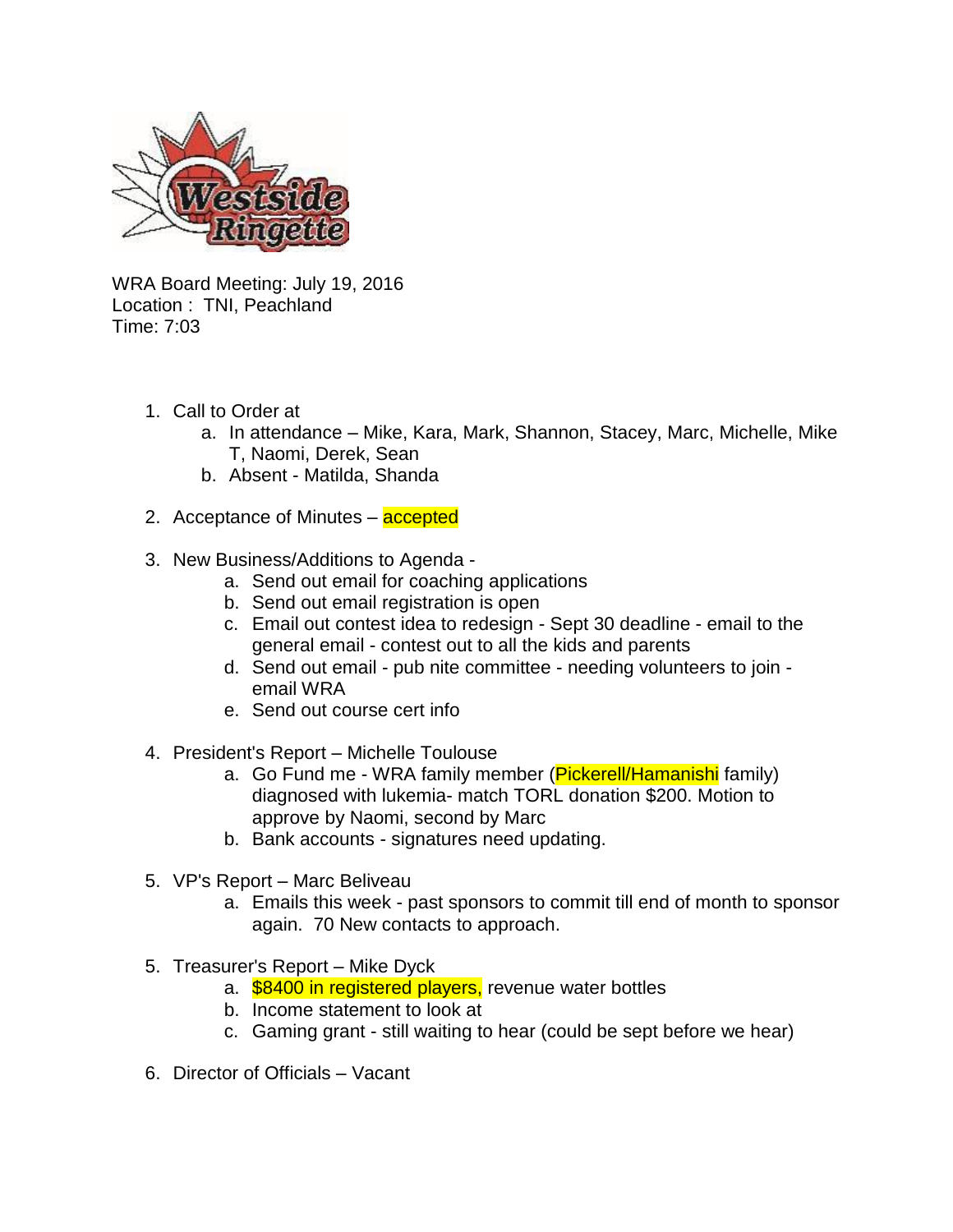- 7. Director of Promotions Stacey Beliveau
	- a. Sign rental Peachland August 22 -29 advertising CTR Aug 29 Sept 19 advertising general registration - \$200ea also signs @ RBC Westbank & near the WFN office.
	- b. Rec guide for FALL goes out with an ad for CTR
	- c. Parades- went well.
	- d. River Rock casino expires Nov 30. Room Selling to member to use for business trip
	- e. Shirts Game hoodies team sizing night (second practice) "Westside Ringette" also screen printed T's, Stacey's ordering T's approved
	- a. Pub nite November 19 @ 19. would like to set up a committee to help with responsibilities - get max capacity from restaurant.
	- b. Reprinting brochures for school year. Stacey/Mike
- 8. Registrar Kara Dyck
	- a. 24 registrations so far
	- b. Manager handbook created roles and responsibilities
	- c. Volunteer responsibility details WIP to be discussed
	- d. Head Coaches volunteer exempt female bench also (need to get them qualified) team managers.
- 9. Director of Equipment *–* Mark Campbell
	- a. Jerseys \$60-75/uniform with numbers and 5 logos should we add gold sponsors right away?
	- b. Discussed sublimated vs screen we decided sublimated \$75 each max price
	- c. decide on the look out to the assoc to design the logo? Have a contest to redesign the logo.
	- d. Budget 7 teams 17 players per team home and away (238 jerseys x \$75 = \$17850 plus tax) looking at Jan 1 to put out to association.
	- e. Practice Jerseys? Plan for next year with registration possibly?
	- f. Scarves and other fundraising opportunities exist (would be same design)
- 10. Director of Sport Development Sean Russell
	- a. Courses for certification dates known send out
	- b. U10 development combine practices bunnies Mentors (u19) extra ice needed (20 sessions throughout the season)
- 11. Ice Naomi Neukom
	- a. District meeting ice times early morning ice must be used.
	- b. Ice starts sept 7 games mid October
	- c. Using all practice times to do evaluations in Sept.
	- d. Requesting ice last week of August for u14+ for A try outs/Evals
	- e. Checking dates for pic night. Warriors?
- 12. Set next meeting Tuesday, August 16 7pm TNI